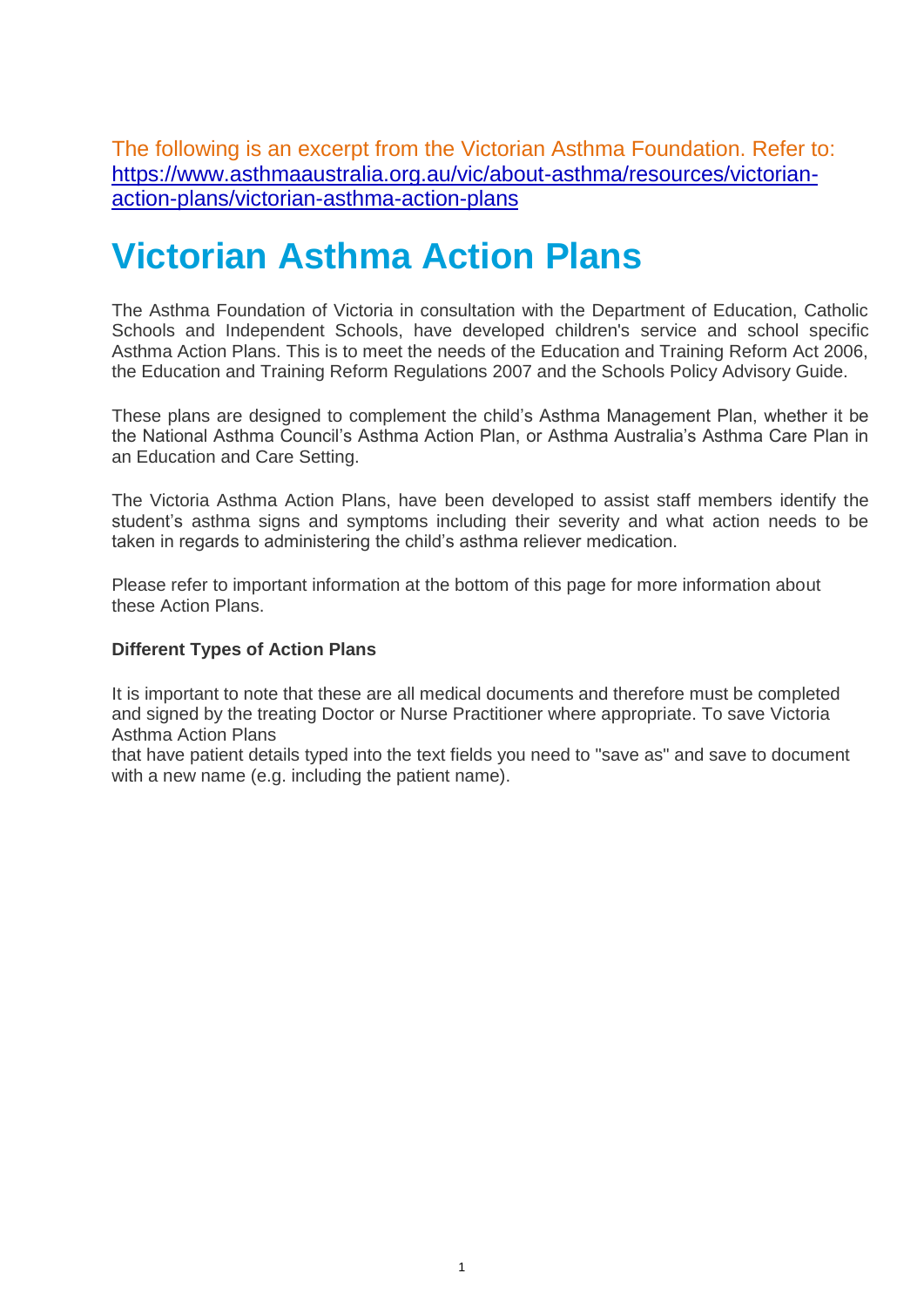

Name: Date of birth:

## **Asthma Action Plan**

For use with a Puffer and Spacer

| 1 Sit the person upright.<br>• Stay with person and be calm and reassuring<br>2 Give separate puffs of Airomir, Asmol or Ventolin<br>• Shake puffer before each puff<br>• Put 1 puff into the spacer at a time<br>• Take 4 breaths from the spacer between each puff<br>Child can self administer medication if well<br>3 Wait 4 minutes.<br>enough.<br>• If there is no improvement, repeat step 2<br>Child needs to pre-medicate prior to exercise<br>Confirmed triggers:<br>If there is still no improvement follow the Asthma First Aid Plan<br>for severe / life-threatening asthma attacks below<br>Mild to moderate symptoms do not always present before severe or life-threatening symptoms<br>Family/emergency contact name(s):<br><b>SEVERE SIGNS</b><br><b>LIFE-THREATENING SIGNS</b><br>• Cannot speak a full sentence<br>• Unable to speak or 1-2 words<br>Work Ph:<br>Home Ph: <b>All Accounts</b><br>• Sitting hunched forward<br>• Collapsed / Exhausted<br>Mobile Ph:<br>• Tugging in of skin over chest<br>• Gasping for breath<br>or throat<br>• May no longer have a cough or<br>Plan prepared by Dr or NP:<br>• May have a cough or wheeze<br>wheeze<br>• Obvious difficulty breathing<br>• Drowsy/ Confused / Unconscious<br>I hereby authorise medications specified on this<br>• Lethargic<br>· Skin discolouration (blue lips)<br>plan to be administered according to the plan.<br>• Sore tummy (young children)<br>Signed:<br><b>ACTION FOR SEVERE / LIFE-THREATENING ASTHMA ATTACK</b><br>Date:<br>Date of next review:<br>1 Sit the person upright. Be calm and reassuring.<br>Do not leave them alone.<br>2 Phone ambulance: Triple Zero (000).<br><b>3 Give  separate puffs of Airomir, Asmol or Ventolin</b><br>• Shake puffer before each puff<br>• Put 1 puff into the spacer at a time<br>• Take 4 breaths from the spacer between each puff<br>4 Wait 4 minutes.<br>- Assemble Spacer<br>5 Keep giving 4 puffs every 4 minutes until emergency assistance<br>- Remove cap from puffer<br>arrives.<br>- Shake puffer well<br>Commence CPR at any time if person is unresponsive and not breathing normally.<br>- Attach puffer to end of spacer<br>Blue reliever medication is unlikely to harm, even if the person does not have asthma.<br>- Place mouthpiece of spacer in mouth<br>and ensure lips seal around it<br>- Breath out gently into the spacer<br>IF UNCERTAIN WHETHER IT IS ANAPHYLAXIS OR ASTHMA<br>- Press down on puffer canister once to<br>- Give adrenaline autoinjector FIRST, then asthma reliever.<br>fire medication into spacer<br>- If someone with known food or insect allergy suddenly develops severe asthma like | Photo                               | <b>ACTION FOR MILD TO MODERATE ASTHMA FLARE UP</b>                                                                              |  |  |
|-------------------------------------------------------------------------------------------------------------------------------------------------------------------------------------------------------------------------------------------------------------------------------------------------------------------------------------------------------------------------------------------------------------------------------------------------------------------------------------------------------------------------------------------------------------------------------------------------------------------------------------------------------------------------------------------------------------------------------------------------------------------------------------------------------------------------------------------------------------------------------------------------------------------------------------------------------------------------------------------------------------------------------------------------------------------------------------------------------------------------------------------------------------------------------------------------------------------------------------------------------------------------------------------------------------------------------------------------------------------------------------------------------------------------------------------------------------------------------------------------------------------------------------------------------------------------------------------------------------------------------------------------------------------------------------------------------------------------------------------------------------------------------------------------------------------------------------------------------------------------------------------------------------------------------------------------------------------------------------------------------------------------------------------------------------------------------------------------------------------------------------------------------------------------------------------------------------------------------------------------------------------------------------------------------------------------------------------------------------------------------------------------------------------------------------------------------------------------------------------------------------------------------------------------------------------------------------------------------------------------------------------------------------------------------------|-------------------------------------|---------------------------------------------------------------------------------------------------------------------------------|--|--|
|                                                                                                                                                                                                                                                                                                                                                                                                                                                                                                                                                                                                                                                                                                                                                                                                                                                                                                                                                                                                                                                                                                                                                                                                                                                                                                                                                                                                                                                                                                                                                                                                                                                                                                                                                                                                                                                                                                                                                                                                                                                                                                                                                                                                                                                                                                                                                                                                                                                                                                                                                                                                                                                                                     |                                     |                                                                                                                                 |  |  |
|                                                                                                                                                                                                                                                                                                                                                                                                                                                                                                                                                                                                                                                                                                                                                                                                                                                                                                                                                                                                                                                                                                                                                                                                                                                                                                                                                                                                                                                                                                                                                                                                                                                                                                                                                                                                                                                                                                                                                                                                                                                                                                                                                                                                                                                                                                                                                                                                                                                                                                                                                                                                                                                                                     |                                     |                                                                                                                                 |  |  |
|                                                                                                                                                                                                                                                                                                                                                                                                                                                                                                                                                                                                                                                                                                                                                                                                                                                                                                                                                                                                                                                                                                                                                                                                                                                                                                                                                                                                                                                                                                                                                                                                                                                                                                                                                                                                                                                                                                                                                                                                                                                                                                                                                                                                                                                                                                                                                                                                                                                                                                                                                                                                                                                                                     |                                     |                                                                                                                                 |  |  |
|                                                                                                                                                                                                                                                                                                                                                                                                                                                                                                                                                                                                                                                                                                                                                                                                                                                                                                                                                                                                                                                                                                                                                                                                                                                                                                                                                                                                                                                                                                                                                                                                                                                                                                                                                                                                                                                                                                                                                                                                                                                                                                                                                                                                                                                                                                                                                                                                                                                                                                                                                                                                                                                                                     |                                     |                                                                                                                                 |  |  |
|                                                                                                                                                                                                                                                                                                                                                                                                                                                                                                                                                                                                                                                                                                                                                                                                                                                                                                                                                                                                                                                                                                                                                                                                                                                                                                                                                                                                                                                                                                                                                                                                                                                                                                                                                                                                                                                                                                                                                                                                                                                                                                                                                                                                                                                                                                                                                                                                                                                                                                                                                                                                                                                                                     |                                     |                                                                                                                                 |  |  |
|                                                                                                                                                                                                                                                                                                                                                                                                                                                                                                                                                                                                                                                                                                                                                                                                                                                                                                                                                                                                                                                                                                                                                                                                                                                                                                                                                                                                                                                                                                                                                                                                                                                                                                                                                                                                                                                                                                                                                                                                                                                                                                                                                                                                                                                                                                                                                                                                                                                                                                                                                                                                                                                                                     |                                     |                                                                                                                                 |  |  |
|                                                                                                                                                                                                                                                                                                                                                                                                                                                                                                                                                                                                                                                                                                                                                                                                                                                                                                                                                                                                                                                                                                                                                                                                                                                                                                                                                                                                                                                                                                                                                                                                                                                                                                                                                                                                                                                                                                                                                                                                                                                                                                                                                                                                                                                                                                                                                                                                                                                                                                                                                                                                                                                                                     |                                     |                                                                                                                                 |  |  |
|                                                                                                                                                                                                                                                                                                                                                                                                                                                                                                                                                                                                                                                                                                                                                                                                                                                                                                                                                                                                                                                                                                                                                                                                                                                                                                                                                                                                                                                                                                                                                                                                                                                                                                                                                                                                                                                                                                                                                                                                                                                                                                                                                                                                                                                                                                                                                                                                                                                                                                                                                                                                                                                                                     |                                     |                                                                                                                                 |  |  |
|                                                                                                                                                                                                                                                                                                                                                                                                                                                                                                                                                                                                                                                                                                                                                                                                                                                                                                                                                                                                                                                                                                                                                                                                                                                                                                                                                                                                                                                                                                                                                                                                                                                                                                                                                                                                                                                                                                                                                                                                                                                                                                                                                                                                                                                                                                                                                                                                                                                                                                                                                                                                                                                                                     |                                     |                                                                                                                                 |  |  |
|                                                                                                                                                                                                                                                                                                                                                                                                                                                                                                                                                                                                                                                                                                                                                                                                                                                                                                                                                                                                                                                                                                                                                                                                                                                                                                                                                                                                                                                                                                                                                                                                                                                                                                                                                                                                                                                                                                                                                                                                                                                                                                                                                                                                                                                                                                                                                                                                                                                                                                                                                                                                                                                                                     |                                     |                                                                                                                                 |  |  |
|                                                                                                                                                                                                                                                                                                                                                                                                                                                                                                                                                                                                                                                                                                                                                                                                                                                                                                                                                                                                                                                                                                                                                                                                                                                                                                                                                                                                                                                                                                                                                                                                                                                                                                                                                                                                                                                                                                                                                                                                                                                                                                                                                                                                                                                                                                                                                                                                                                                                                                                                                                                                                                                                                     |                                     |                                                                                                                                 |  |  |
|                                                                                                                                                                                                                                                                                                                                                                                                                                                                                                                                                                                                                                                                                                                                                                                                                                                                                                                                                                                                                                                                                                                                                                                                                                                                                                                                                                                                                                                                                                                                                                                                                                                                                                                                                                                                                                                                                                                                                                                                                                                                                                                                                                                                                                                                                                                                                                                                                                                                                                                                                                                                                                                                                     |                                     | symptoms, give adrenaline autoinjector FIRST, then asthma reliever.<br>Anaphylxis: Y<br>N <sub>1</sub><br>Type of autoinjector: |  |  |
| breaths (keeping your mouth on the<br>spacer)<br>@ The Asthma Foundation of Victoria 2016. This plan was developed as a medical document that can only be completed and signed by the patient's treating medical doctor or nurse practitioner<br>and cannot be altered without their permission.                                                                                                                                                                                                                                                                                                                                                                                                                                                                                                                                                                                                                                                                                                                                                                                                                                                                                                                                                                                                                                                                                                                                                                                                                                                                                                                                                                                                                                                                                                                                                                                                                                                                                                                                                                                                                                                                                                                                                                                                                                                                                                                                                                                                                                                                                                                                                                                    | - Breathe in and out normally for 4 |                                                                                                                                 |  |  |

**MILD TO MODERATE SIGNS** 

• Minor difficulty breathing • May have a cough • May have a wheeze

Asthma Action Plan - for Salbutamol when using a puffer and spacer (Health Professional to insert dose) [Puffer and Spacer Asthma Action Plan](https://www.asthmaaustralia.org.au/ArticleDocuments/1701/Asthma_Action_Plan_for_Victorian_Puffer%20and%20Spacer.pdf.aspx) (PDF 452.7KB)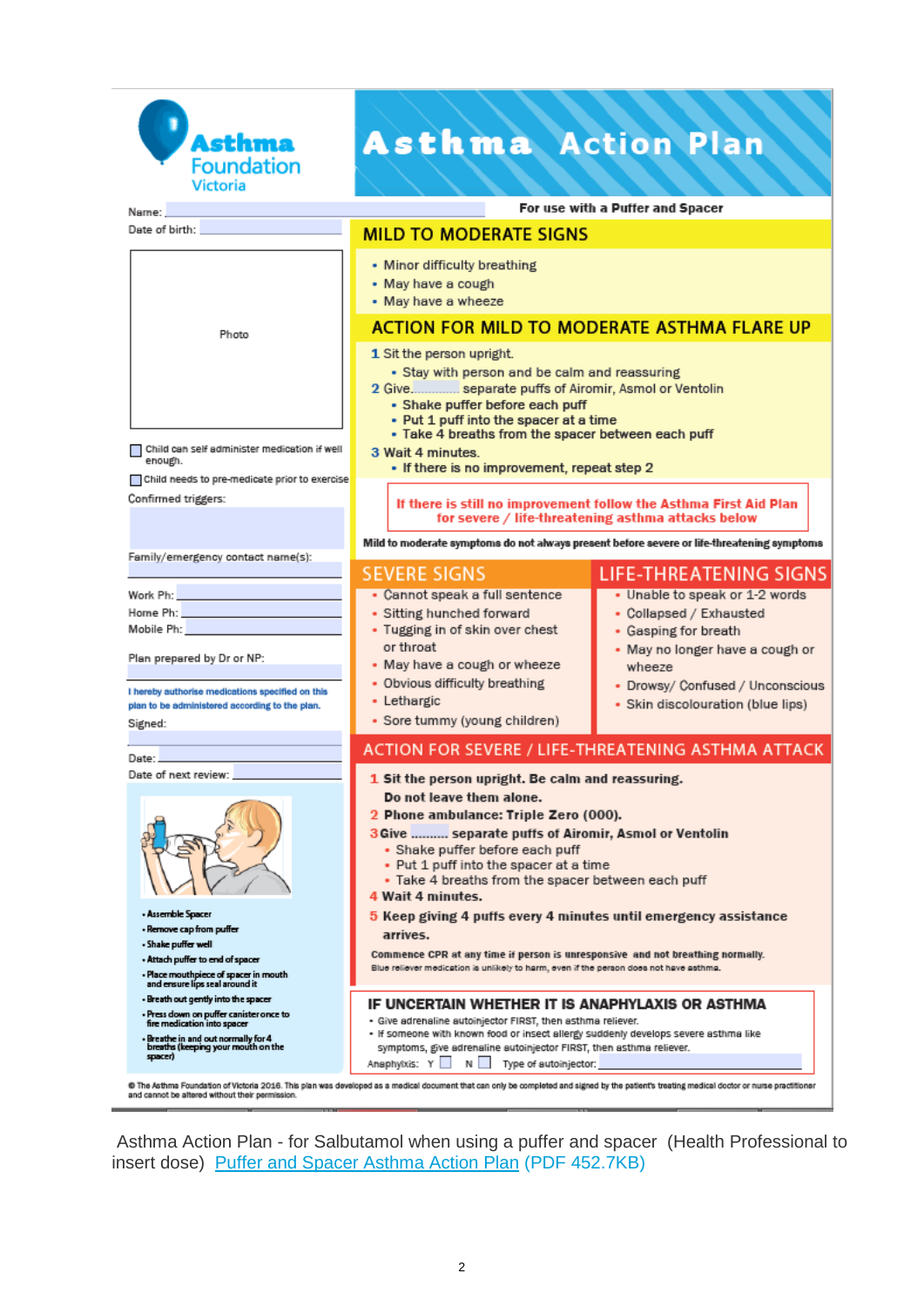| Asthma<br><b>Foundation</b><br><b>Victoria</b><br>Name:                                                                                                                                                                                                                                                                                                                                                                                                                                                                                   | <b>Asthma Action Plan</b>                                                                                                                                                                                                                                                                                                                                                                                                                                                                                                                                                                                                                                                                                                                                                                                                                                                                                                           | For use with a Puffer and Spacer                                                                                                                                |  |  |
|-------------------------------------------------------------------------------------------------------------------------------------------------------------------------------------------------------------------------------------------------------------------------------------------------------------------------------------------------------------------------------------------------------------------------------------------------------------------------------------------------------------------------------------------|-------------------------------------------------------------------------------------------------------------------------------------------------------------------------------------------------------------------------------------------------------------------------------------------------------------------------------------------------------------------------------------------------------------------------------------------------------------------------------------------------------------------------------------------------------------------------------------------------------------------------------------------------------------------------------------------------------------------------------------------------------------------------------------------------------------------------------------------------------------------------------------------------------------------------------------|-----------------------------------------------------------------------------------------------------------------------------------------------------------------|--|--|
| Date of birth:                                                                                                                                                                                                                                                                                                                                                                                                                                                                                                                            | <b>MILD TO MODERATE SIGNS</b>                                                                                                                                                                                                                                                                                                                                                                                                                                                                                                                                                                                                                                                                                                                                                                                                                                                                                                       |                                                                                                                                                                 |  |  |
|                                                                                                                                                                                                                                                                                                                                                                                                                                                                                                                                           | • Minor difficulty breathing<br>• May have a cough<br>• May have a wheeze                                                                                                                                                                                                                                                                                                                                                                                                                                                                                                                                                                                                                                                                                                                                                                                                                                                           |                                                                                                                                                                 |  |  |
| Photo                                                                                                                                                                                                                                                                                                                                                                                                                                                                                                                                     | <b>ACTION FOR MILD TO MODERATE ASTHMA FLARE UP</b><br>1 Sit the person upright.<br>· Stay with person and be calm and reassuring<br>2 Give 4 separate puffs of Airomir, Asmol or Ventolin<br>• Shake puffer before each puff<br>• Put 1 puff into the spacer at a time<br>- Take 4 breaths from the spacer between each puff                                                                                                                                                                                                                                                                                                                                                                                                                                                                                                                                                                                                        |                                                                                                                                                                 |  |  |
| Child can self administer medication if well<br>enough.<br>Child needs to pre-medicate prior to exercise                                                                                                                                                                                                                                                                                                                                                                                                                                  | 3 Wait 4 minutes.<br>• If there is no improvement, repeat step 2<br>If there is still no improvement follow the Asthma First Aid Plan<br>for severe / life-threatening asthma attacks below<br>Mild to moderate symptoms do not always present before severe or life-threatening symptoms                                                                                                                                                                                                                                                                                                                                                                                                                                                                                                                                                                                                                                           |                                                                                                                                                                 |  |  |
| Confirmed triggers:                                                                                                                                                                                                                                                                                                                                                                                                                                                                                                                       |                                                                                                                                                                                                                                                                                                                                                                                                                                                                                                                                                                                                                                                                                                                                                                                                                                                                                                                                     |                                                                                                                                                                 |  |  |
| Family/emergency contact name(s):                                                                                                                                                                                                                                                                                                                                                                                                                                                                                                         |                                                                                                                                                                                                                                                                                                                                                                                                                                                                                                                                                                                                                                                                                                                                                                                                                                                                                                                                     |                                                                                                                                                                 |  |  |
| Work Ph: New York District Philip State State State State State State State State State State State State State State State State State State State State State State State State State State State State State State State St<br>Home Ph: New York Philip Philip Philip Philip Philip Philip Philip Philip Philip Philip Philip Philip Philip Philip Philip Philip Philip Philip Philip Philip Philip Philip Philip Philip Philip Philip Philip Philip Philip P<br>Mobile Ph: <b>All Annual Activities</b><br>Plan prepared by Dr or NP: | <b>SEVERE SIGNS</b><br>• Cannot speak a full sentence<br>• Sitting hunched forward<br>• Tugging in of skin over chest<br>or throat<br>• May have a cough or wheeze                                                                                                                                                                                                                                                                                                                                                                                                                                                                                                                                                                                                                                                                                                                                                                  | <b>LIFE-THREATENING SIGNS</b><br>• Unable to speak or 1-2 words<br>• Collapsed / Exhausted<br>• Gasping for breath<br>• May no longer have a cough or<br>wheeze |  |  |
| I hereby authorise medications specified on this<br>plan to be administered according to the plan.<br>Signed:                                                                                                                                                                                                                                                                                                                                                                                                                             | • Obvious difficulty breathing<br>• Lethargic<br>• Sore tummy (young children)                                                                                                                                                                                                                                                                                                                                                                                                                                                                                                                                                                                                                                                                                                                                                                                                                                                      | • Drowsy/ Confused / Unconscious<br>• Skin discolouration (blue lips)                                                                                           |  |  |
| Date:                                                                                                                                                                                                                                                                                                                                                                                                                                                                                                                                     |                                                                                                                                                                                                                                                                                                                                                                                                                                                                                                                                                                                                                                                                                                                                                                                                                                                                                                                                     | ACTION FOR SEVERE / LIFE-THREATENING ASTHMA ATTACK                                                                                                              |  |  |
| Date of next review:                                                                                                                                                                                                                                                                                                                                                                                                                                                                                                                      | 1 Sit the person upright. Be calm and reassuring.<br>Do not leave them alone.<br>2 Phone ambulance: Triple Zero (000).<br>3 Give 4 separate puffs of Airomir, Asmol or Ventolin<br>• Shake puffer before each puff<br>• Put 1 puff into the spacer at a time<br>• Take 4 breaths from the spacer between each puff<br>4 Wait 4 minutes.<br>5 Keep giving 4 puffs every 4 minutes until emergency assistance<br>arrives.<br>Commence CPR at any time if person is unresponsive and not breathing normally.<br>Blue reliever medication is unlikely to harm, even if the person does not have asthma.<br>IF UNCERTAIN WHETHER IT IS ANAPHYLAXIS OR ASTHMA<br>· Give adrenaline autoinjector FIRST, then asthma reliever.<br>- If someone with known food or insect allergy suddenly develops severe asthma like<br>symptoms, give adrenaline autoinjector FIRST, then asthma reliever.<br>Amaphylxis: Y<br>Type of autoinjector:<br>Ν |                                                                                                                                                                 |  |  |
| - Assemble Spacer<br>- Remove cap from puffer<br>- Shake puffer well<br>- Attach puffer to end of spacer<br>- Place mouthpiece of spacer in mouth<br>and ensure lips seal around it                                                                                                                                                                                                                                                                                                                                                       |                                                                                                                                                                                                                                                                                                                                                                                                                                                                                                                                                                                                                                                                                                                                                                                                                                                                                                                                     |                                                                                                                                                                 |  |  |
| - Breath out gently into the spacer<br>- Press down on puffer canister once to<br>fire medication into spacer<br>- Breathe in and out normally for 4<br>breaths (keeping your mouth on the<br>spacer)                                                                                                                                                                                                                                                                                                                                     |                                                                                                                                                                                                                                                                                                                                                                                                                                                                                                                                                                                                                                                                                                                                                                                                                                                                                                                                     |                                                                                                                                                                 |  |  |
| @ The Asthma Foundation of Victoria 2016. This plan was developed as a medical document that can only be completed and signed by the patient's treating medical doctor, nurse practitioner or<br>a practice nurse and cannot be altered without their permission.                                                                                                                                                                                                                                                                         |                                                                                                                                                                                                                                                                                                                                                                                                                                                                                                                                                                                                                                                                                                                                                                                                                                                                                                                                     |                                                                                                                                                                 |  |  |

Asthma Action Plan - for Salbutamol when using a puffer and spacer (4 x 4 Procedure) [4 x 4 Puffer and Spacer Asthma Action Plan](https://www.asthmaaustralia.org.au/ArticleDocuments/1701/Asthma_Action_Plan_for_Puffer%20and%20Spacer_4x4.pdf.aspx) (PDF 608.9KB)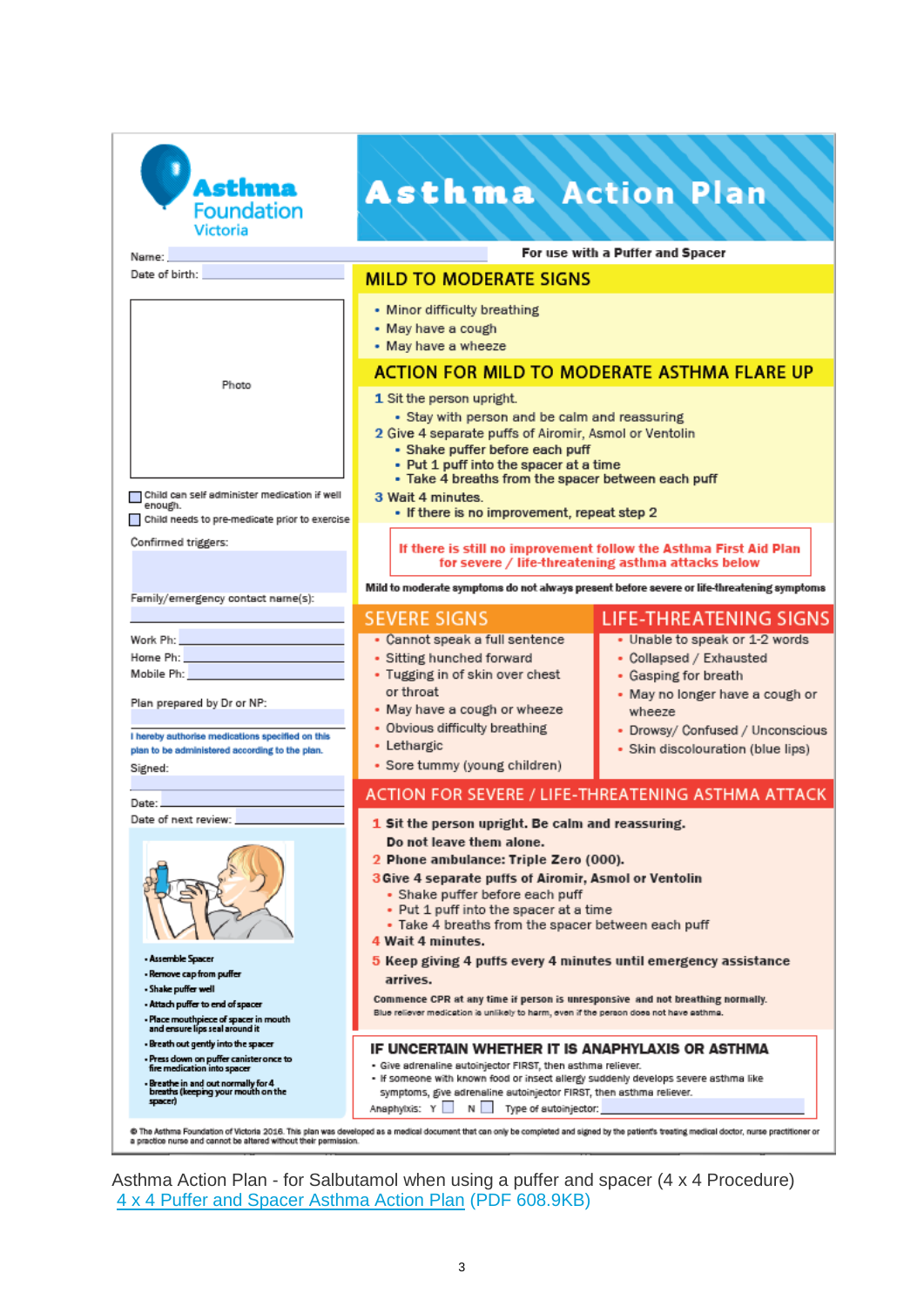| Asthma<br><b>Foundation</b><br><b>Victoria</b>                                                                                                                                                                                                                                                 | <b>Asthma</b> Action Plan                                                                                                                                                                                                                                                                                                                                                                                                                                                                                                                                                                           |                                                                                                                                |  |
|------------------------------------------------------------------------------------------------------------------------------------------------------------------------------------------------------------------------------------------------------------------------------------------------|-----------------------------------------------------------------------------------------------------------------------------------------------------------------------------------------------------------------------------------------------------------------------------------------------------------------------------------------------------------------------------------------------------------------------------------------------------------------------------------------------------------------------------------------------------------------------------------------------------|--------------------------------------------------------------------------------------------------------------------------------|--|
| Name:                                                                                                                                                                                                                                                                                          | For use with a Puffer                                                                                                                                                                                                                                                                                                                                                                                                                                                                                                                                                                               |                                                                                                                                |  |
| Date of birth:                                                                                                                                                                                                                                                                                 | <b>MILD TO MODERATE SIGNS</b>                                                                                                                                                                                                                                                                                                                                                                                                                                                                                                                                                                       |                                                                                                                                |  |
|                                                                                                                                                                                                                                                                                                | • Minor difficulty breathing<br>• May have a cough<br>• May have a wheeze                                                                                                                                                                                                                                                                                                                                                                                                                                                                                                                           |                                                                                                                                |  |
| Photo                                                                                                                                                                                                                                                                                          | <b>ACTION FOR MILD TO MODERATE ASTHMA FLARE UP</b>                                                                                                                                                                                                                                                                                                                                                                                                                                                                                                                                                  |                                                                                                                                |  |
| Child can self administer medication if well<br>enough.<br>Child needs to pre-medicate prior to exercise                                                                                                                                                                                       | 1 Sit the person upright.<br>· Stay with person and be calm and reassuring<br>2 Give  separate puffs of Airomir, Asmol or Ventolin<br>- Shake puffer before each puff<br>• Get the person to hold their breath for about 5 seconds or as<br>long as comfortably possible<br>3 Wait 4 minutes.<br>• If there is no improvement, repeat step 2                                                                                                                                                                                                                                                        |                                                                                                                                |  |
| Confirmed triggers:                                                                                                                                                                                                                                                                            |                                                                                                                                                                                                                                                                                                                                                                                                                                                                                                                                                                                                     |                                                                                                                                |  |
|                                                                                                                                                                                                                                                                                                | If there is still no improvement follow the Asthma First Aid Plan<br>for severe / life-threatening asthma attacks below<br>Mild to moderate symptoms do not always present before severe or life-threatening symptoms                                                                                                                                                                                                                                                                                                                                                                               |                                                                                                                                |  |
| Family/emergency contact name(s):                                                                                                                                                                                                                                                              |                                                                                                                                                                                                                                                                                                                                                                                                                                                                                                                                                                                                     |                                                                                                                                |  |
|                                                                                                                                                                                                                                                                                                | <b>SEVERE SIGNS</b>                                                                                                                                                                                                                                                                                                                                                                                                                                                                                                                                                                                 | <b>LIFE-THREATENING SIGNS</b>                                                                                                  |  |
| Work Ph: William Philipps<br>Home Ph: <b>All Accounts</b><br>Mobile Ph: William Company<br>Plan prepared by Dr or NP:                                                                                                                                                                          | • Cannot speak a full sentence<br>• Sitting hunched forward<br>• Tugging in of skin over chest<br>or throat<br>• May have a cough or wheeze                                                                                                                                                                                                                                                                                                                                                                                                                                                         | • Unable to speak or 1-2 words<br>• Collapsed / Exhausted<br>• Gasping for breath<br>• May no longer have a cough or<br>wheeze |  |
| I hereby authorise medications specified on this<br>plan to be administered according to the plan.<br>Signed:                                                                                                                                                                                  | • Obvious difficulty breathing<br>• Lethargic<br>• Sore tummy (young children)                                                                                                                                                                                                                                                                                                                                                                                                                                                                                                                      | • Drowsy/ Confused / Unconscious<br>· Skin discolouration (blue lips)                                                          |  |
| Date:                                                                                                                                                                                                                                                                                          |                                                                                                                                                                                                                                                                                                                                                                                                                                                                                                                                                                                                     | ACTION FOR SEVERE / LIFE-THREATENING ASTHMA ATTACK                                                                             |  |
| Date of next review:                                                                                                                                                                                                                                                                           |                                                                                                                                                                                                                                                                                                                                                                                                                                                                                                                                                                                                     |                                                                                                                                |  |
| - Remove cap from puffer and shake well<br>- Tilt the chin upward to open the airways,<br>breath out away from puffer<br>- Place mouthpiece, between the teeth,<br>and create a seal with lips<br>- Press once firmly on puffer while                                                          | Sit the person upright. Be calm and reassuring.<br>Do not leave them alone.<br>2 Phone ambulance: Triple Zero (000).<br>3 Give  separate puffs of Airomir, Asmol or Ventolin<br>• Shake puffer before each puff<br>• Get the person to hold their breath for about 5 seconds or as<br>long as comfortably possible<br>4 Wait 4 minutes.<br>5 Keep giving 4 puffs every 4 minutes until emergency assistance<br>arrives.<br>Commence CPR at any time if person is unresponsive and not breathing normally.<br>Blue reliever medication is unlikely to harm, even if the person does not have asthma. |                                                                                                                                |  |
| breathing in slowly and deeply<br>- Slip puffer out of mouth<br>- Hold breath for 5 seconds or as long as<br>comfortable                                                                                                                                                                       | IF UNCERTAIN WHETHER IT IS ANAPHYLAXIS OR ASTHMA<br>- Give adrenaline autoinjector FIRST, then asthma reliever.<br>- If someone with known food or insect allergy suddenly develops severe asthma like<br>symptoms, give adrenaline autoinjector FIRST, then asthma reliever.                                                                                                                                                                                                                                                                                                                       |                                                                                                                                |  |
| Anaphytxis: Y<br>Type of autoinjector:<br>N I<br>@ The Asthma Foundation of Victoria 2016. This plan was developed as a medical document that can only be completed and signed by the patient's treating medical doctor, nurse practitioner<br>and cannot be altered without their permission. |                                                                                                                                                                                                                                                                                                                                                                                                                                                                                                                                                                                                     |                                                                                                                                |  |

Asthma Action Plan - for Salbutamol when using a puffer alone (Health Professional to insert dose) [Puffer Asthma Action Plan](https://www.asthmaaustralia.org.au/ArticleDocuments/1701/Asthma_Action_Plan_for_Victorian_Puffer%20Only.pdf.aspx) (PDF 528.3KB)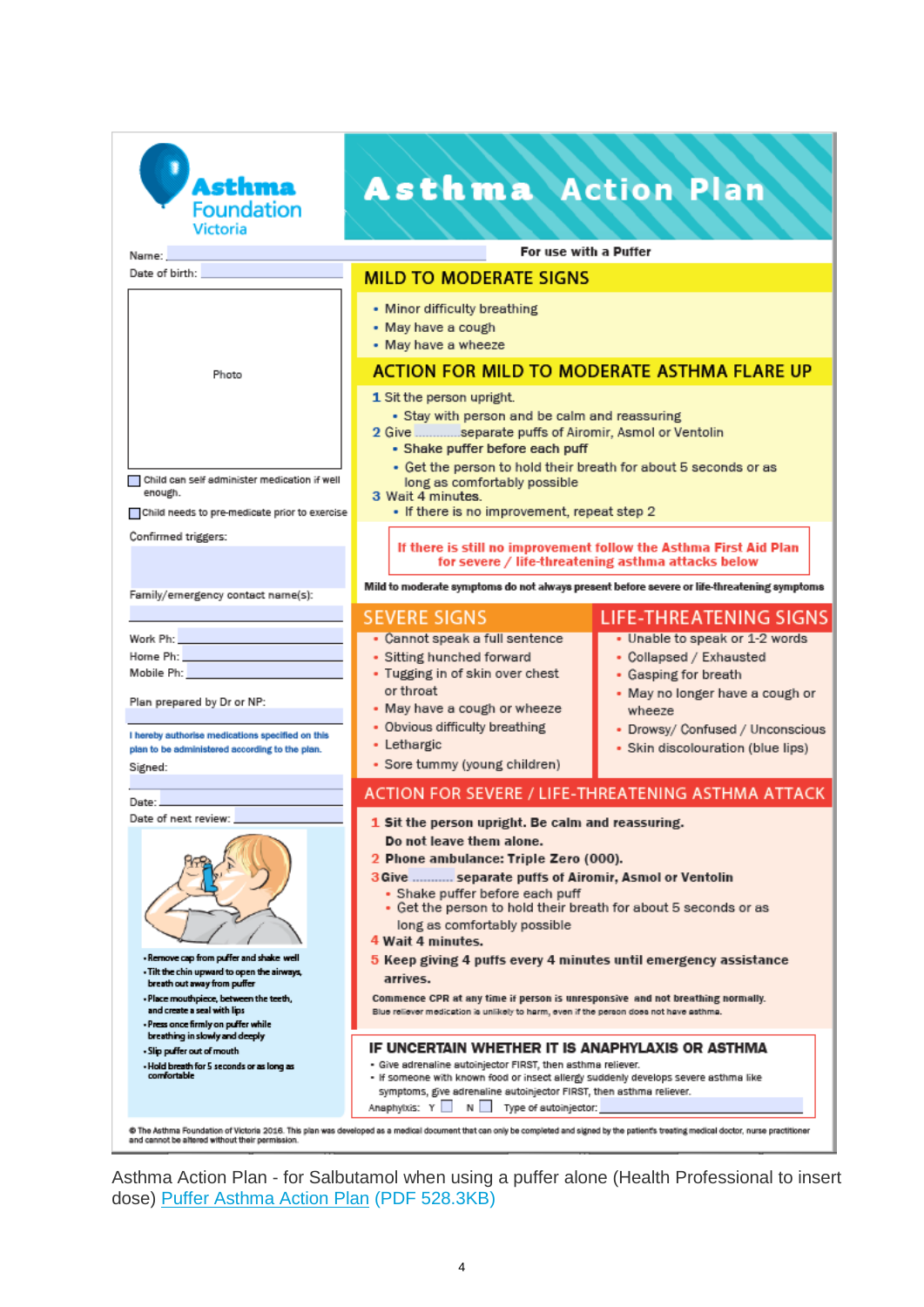| Asthma<br><b>Foundation</b><br><b>Victoria</b><br>Name:                                                                                                                                                                                                                                                                                                                                                         | <b>Asthma</b> Action Plan                                                                                                                                                                                                                                                                                                                                                                                                                                                                                                                                                                                                                                                                                                                                                                                                                                                                                                                                                                                                                                                                                                | For use with a Bricanyl Turbuhaler                                                                                                                                                                      |
|-----------------------------------------------------------------------------------------------------------------------------------------------------------------------------------------------------------------------------------------------------------------------------------------------------------------------------------------------------------------------------------------------------------------|--------------------------------------------------------------------------------------------------------------------------------------------------------------------------------------------------------------------------------------------------------------------------------------------------------------------------------------------------------------------------------------------------------------------------------------------------------------------------------------------------------------------------------------------------------------------------------------------------------------------------------------------------------------------------------------------------------------------------------------------------------------------------------------------------------------------------------------------------------------------------------------------------------------------------------------------------------------------------------------------------------------------------------------------------------------------------------------------------------------------------|---------------------------------------------------------------------------------------------------------------------------------------------------------------------------------------------------------|
| Date of birth:                                                                                                                                                                                                                                                                                                                                                                                                  | <b>MILD TO MODERATE SIGNS</b>                                                                                                                                                                                                                                                                                                                                                                                                                                                                                                                                                                                                                                                                                                                                                                                                                                                                                                                                                                                                                                                                                            |                                                                                                                                                                                                         |
|                                                                                                                                                                                                                                                                                                                                                                                                                 | • Minor difficulty breathing<br>• May have a cough<br>• May have a wheeze                                                                                                                                                                                                                                                                                                                                                                                                                                                                                                                                                                                                                                                                                                                                                                                                                                                                                                                                                                                                                                                |                                                                                                                                                                                                         |
| Photo                                                                                                                                                                                                                                                                                                                                                                                                           | <b>ACTION FOR MILD TO MODERATE ASTHMA FLARE UP</b>                                                                                                                                                                                                                                                                                                                                                                                                                                                                                                                                                                                                                                                                                                                                                                                                                                                                                                                                                                                                                                                                       |                                                                                                                                                                                                         |
| ∩Child can self administer medication if well<br>enough.<br>Child needs to pre-medicate prior to exercise<br>Confirmed triggers:                                                                                                                                                                                                                                                                                | 1 Sit the person upright.<br>• Stay with person and be calm and reassuring<br>2 Give 2 separate doses of Bricanyl<br>• Breath in through mouth strongly and deeply<br>• Remove Turbuhaler from mouth before breathing<br>gently away from the mouthpiece<br>3 Wait 4 minutes.<br>• If there is no improvement, give 1 more dose of Bricanyl<br>If there is still no improvement:                                                                                                                                                                                                                                                                                                                                                                                                                                                                                                                                                                                                                                                                                                                                         |                                                                                                                                                                                                         |
|                                                                                                                                                                                                                                                                                                                                                                                                                 | 4 Phone ambulance: Triple Zero(000)<br>5 Keep giving 1 dose every 4 minutes until emergency assistance<br>arrives                                                                                                                                                                                                                                                                                                                                                                                                                                                                                                                                                                                                                                                                                                                                                                                                                                                                                                                                                                                                        |                                                                                                                                                                                                         |
| Family/emergency contact name(s):                                                                                                                                                                                                                                                                                                                                                                               | <b>SEVERE SIGNS</b>                                                                                                                                                                                                                                                                                                                                                                                                                                                                                                                                                                                                                                                                                                                                                                                                                                                                                                                                                                                                                                                                                                      | Mild to moderate symptoms do not always present before severe or life-threatening symptoms<br><b>LIFE-THREATENING SIGNS</b>                                                                             |
| Work Ph: William March 2014<br>Mobile Ph: North State State State State State State State State State State State State State State State State State State State State State State State State State State State State State State State State State State S<br>Plan prepared by Dr or NP:<br>I hereby authorise medications specified on<br>this plan to be administered according to the<br>plan.<br>Signed: | • Cannot speak a full sentence<br>• Sitting hunched forward<br>• Tugging in of skin over chest<br>or throat<br>• May have a cough or wheeze<br>• Obvious difficulty breathing<br>• Lethargic<br>• Sore tummy (young children)                                                                                                                                                                                                                                                                                                                                                                                                                                                                                                                                                                                                                                                                                                                                                                                                                                                                                            | • Unable to speak or 1-2 words<br>• Collapsed / Exhausted<br>• Gasping for breath<br>• May no longer have a cough or<br>wheeze<br>• Drowsy/ Confused / Unconscious<br>· Skin discolouration (blue lips) |
|                                                                                                                                                                                                                                                                                                                                                                                                                 |                                                                                                                                                                                                                                                                                                                                                                                                                                                                                                                                                                                                                                                                                                                                                                                                                                                                                                                                                                                                                                                                                                                          | ACTION FOR SEVERE / LIFE-THREATENING ASTHMA ATTACK                                                                                                                                                      |
| Date:<br>Date of next review:<br>- Unscrew and lift off cap. Hold<br>turbhaler upright<br>- Twist blue base around all the way,<br>and then back all the way<br>- Breath out gently away from<br>turbuhaler<br>- Do not breath in to it                                                                                                                                                                         | 1 Sit the person upright. Be calm and reassuring.<br>Do not leave them alone.<br>2 Phone ambulance: Triple Zero (000).<br>3 Give 2 separate doses of Bricanyl.<br>• Breath in through mouth strongly and deeply<br>• Remove Turbuhaler from mouth before breathing<br>out gently away from the mouthpiece<br>4 Wait 4 minutes.<br>5 Keep giving 1 dose every 4 minutes until emergency assistance<br>arrives.<br>Commence CPR at any time if person is unresponsive and not breathing normally.<br>Blue reliever medication is unlikely to harm, even if the person does not have asthma.<br>IF UNCERTAIN WHETHER IT IS ANAPHYLAXIS OR ASTHMA<br>- Give adrenaline autoinjector FIRST, then asthma reliever.<br>- If someone with known food or insect allergy suddenly develops severe asthma like<br>symptoms, give adrenaline autoinjector FIRST, then asthma reliever.<br>Anaphylxis: Y<br>Type of autoinjector:<br>N.<br>© The Asthma Foundation of Victoria 2016. This plan was developed as a medical document that can only be completed and signed by the patient's treating medical doctor, nurse practitioner |                                                                                                                                                                                                         |
| - Put mouthpiece in mouth ensuring a<br>good seal is formed with lips<br>- Breath in through mouth strongly<br>and deeply. Remove turbuhaler from<br>mouth<br>- Hold the breath for about 5 seconds<br>or as long as comfortable. Breath out<br>and cannot be altered without their permission.                                                                                                                 |                                                                                                                                                                                                                                                                                                                                                                                                                                                                                                                                                                                                                                                                                                                                                                                                                                                                                                                                                                                                                                                                                                                          |                                                                                                                                                                                                         |

Asthma Action Plan - for Bricanyl Turbuhaler **[Bricanyl Asthma Action Plan](https://www.asthmaaustralia.org.au/ArticleDocuments/1701/Asthma_Action_Plan_for_Victorian_Bricanyl.pdf.aspx) (PDF 615.3KB)**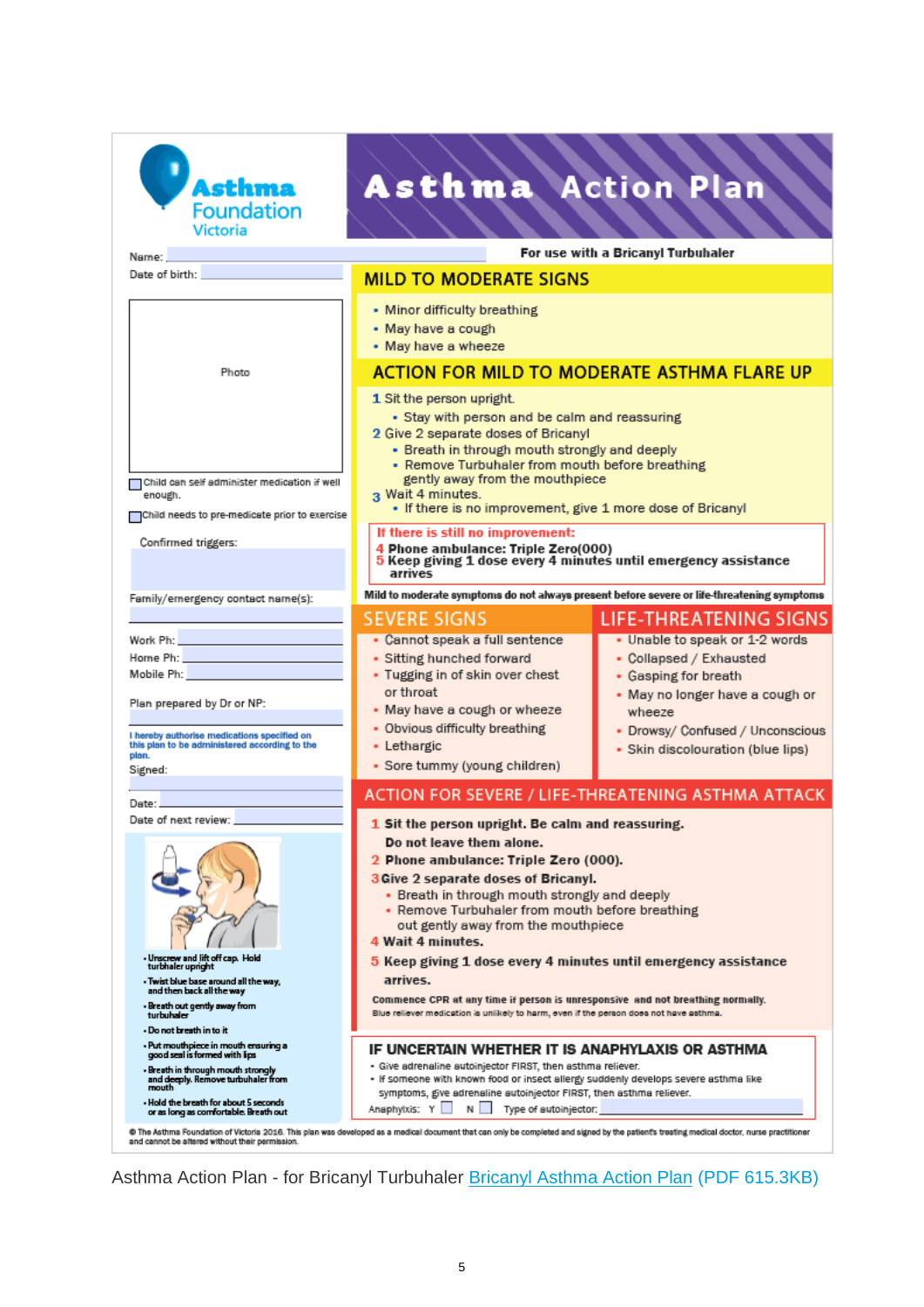

# Asthma Action Plan

| For use with a Symbicort Turbuhaler<br>Name:                                                                                                                                                                                                                                                                                                                                                                                                                                                                                                                                                                                                                                                                                                                                                                                                                                                                                                                                  |                                                                                                                                                                                                                                                    |  |  |
|-------------------------------------------------------------------------------------------------------------------------------------------------------------------------------------------------------------------------------------------------------------------------------------------------------------------------------------------------------------------------------------------------------------------------------------------------------------------------------------------------------------------------------------------------------------------------------------------------------------------------------------------------------------------------------------------------------------------------------------------------------------------------------------------------------------------------------------------------------------------------------------------------------------------------------------------------------------------------------|----------------------------------------------------------------------------------------------------------------------------------------------------------------------------------------------------------------------------------------------------|--|--|
| <b>MILD TO MODERATE SIGNS</b>                                                                                                                                                                                                                                                                                                                                                                                                                                                                                                                                                                                                                                                                                                                                                                                                                                                                                                                                                 |                                                                                                                                                                                                                                                    |  |  |
| • Minor difficulty breathing<br>• May have a cough<br>• May have a wheeze                                                                                                                                                                                                                                                                                                                                                                                                                                                                                                                                                                                                                                                                                                                                                                                                                                                                                                     |                                                                                                                                                                                                                                                    |  |  |
| <b>ACTION FOR MILD TO MODERATE ASTHMA FLARE UP</b>                                                                                                                                                                                                                                                                                                                                                                                                                                                                                                                                                                                                                                                                                                                                                                                                                                                                                                                            |                                                                                                                                                                                                                                                    |  |  |
| 1 Sit the person upright.<br>• Stay with person and be calm and reassuring<br>2 Give  separate doses of Symbicort<br>• Breath in through mouth forcefully and deeply<br>• Remove Turbuhaler from mouth before breathing gently away<br>from the mouthpiece<br>3 Wait 4 minutes.<br>. If there is no improvement, give  more dose of Symbicort                                                                                                                                                                                                                                                                                                                                                                                                                                                                                                                                                                                                                                 |                                                                                                                                                                                                                                                    |  |  |
| 4 Phone ambulance: Triple Zero(000)<br>5 Keep giving  dose every 4 minutes until emergency<br>assistance arrives (maximum 6 doses in total)                                                                                                                                                                                                                                                                                                                                                                                                                                                                                                                                                                                                                                                                                                                                                                                                                                   |                                                                                                                                                                                                                                                    |  |  |
|                                                                                                                                                                                                                                                                                                                                                                                                                                                                                                                                                                                                                                                                                                                                                                                                                                                                                                                                                                               | Mild to moderate symptoms do not always present before severe or life-threatening symptoms                                                                                                                                                         |  |  |
| • Cannot speak a full sentence<br>• Sitting hunched forward<br>• Tugging in of skin over chest<br>or throat<br>• May have a cough or wheeze<br>• Obvious difficulty breathing<br>• Lethargic                                                                                                                                                                                                                                                                                                                                                                                                                                                                                                                                                                                                                                                                                                                                                                                  | <b>LIFE-THREATENING SIGNS</b><br>• Unable to speak or 1-2 words<br>• Collapsed / Exhausted<br>• Gasping for breath<br>• May no longer have a cough<br>or wheeze<br>• Drowsy/ Confused / Unconscious<br>• Pale<br>• Skin discolouration (blue lips) |  |  |
|                                                                                                                                                                                                                                                                                                                                                                                                                                                                                                                                                                                                                                                                                                                                                                                                                                                                                                                                                                               |                                                                                                                                                                                                                                                    |  |  |
| 1 Sit the person upright. Be calm and reassuring.<br>Do not leave them alone.<br>2 Phone ambulance: Triple Zero (000).<br>3 Give  separate doses of Symbicort.<br>• Breath in through mouth forcefully and deeply<br>• Remove Turbuhaler from mouth before breathing<br>out gently away from the mouthpiece<br>4 Wait 4 minutes.<br>5 Keep giving  dose every 4 minutes until emergency<br>assistance arrives. (maximum 6 doses in total)<br>If maximum does is reached before emergency services arrive follow the 4 x 4 sathma first aid plan on<br>reverse Commence CPR at any time if person is unresponsive  and not breathing normally.<br>IF UNCERTAIN WHETHER IT IS ANAPHYLAXIS OR ASTHMA<br>- Give adrenaline autoinjector FIRST, then asthma reliever.<br>- If someone with known food or insect allergy suddenly develops severe asthma like<br>symptoms, give adrenaline autoinjector FIRST, then asthma reliever.<br>Anaphylxis: Y<br>N<br>Type of autoinjector: |                                                                                                                                                                                                                                                    |  |  |
| Child needs to pre-medicate prior to exercise                                                                                                                                                                                                                                                                                                                                                                                                                                                                                                                                                                                                                                                                                                                                                                                                                                                                                                                                 | If there is still no improvement:<br><b>SEVERE SIGNS</b><br>• Sore tummy (young children)<br>ACTION FOR SEVERE / LIFE-THREATENING ASTHMA ATTACK                                                                                                    |  |  |

This plan was developed as a medical document that can only be completed and signed by the patient's treating medical doctor and cannot be altered without their permission.

Asthma Action Plan - for Symbicort Turbuhaler (Health Professional to insert dose) *Coming Soon*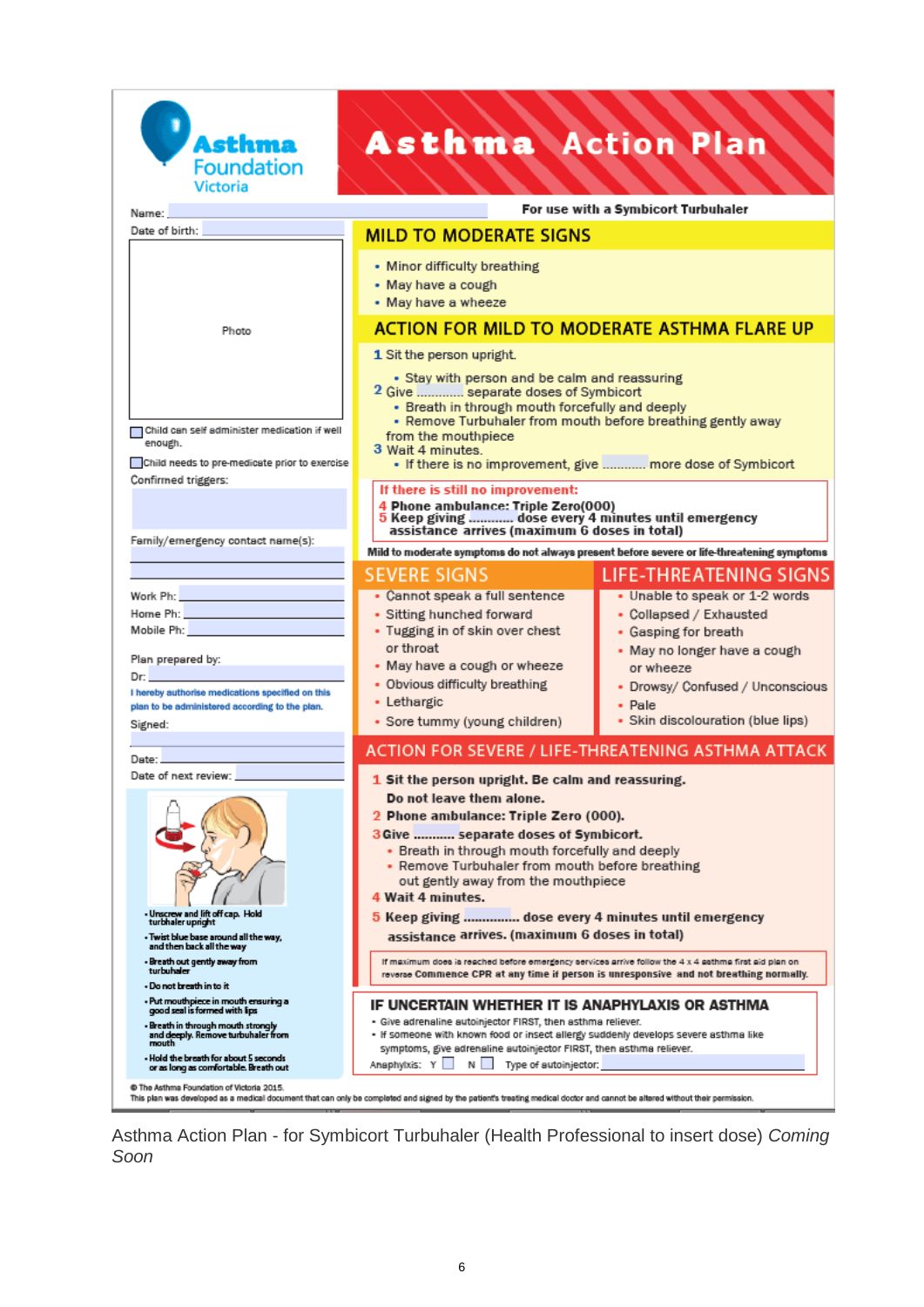

## **Asthma Action Plan**

For use with a Symbicort Rapihaler and Spacer Name: Date of birth: **MILD TO MODERATE SIGNS** • Minor difficulty breathing • May have a cough • May have a wheeze **ACTION FOR MILD TO MODERATE ASTHMA FLARE UP** Photo 1 Sit the person upright. • Stay with person and be calm and reassuring 2 Give ..............separate puffs of Symbicort • Shake puffer before each pull • Put 1 puff into the spacer at a time Child can self administer medication if well · Take 4 breaths from the spacer between each puff enough 3 Wait 4 minutes. Child needs to pre-medicate prior to exercise . If there is no improvement, take ............. more puffs Confirmed triggers: If there is still no improvement: 4 Phone ambulance: Triple Zero(000) 5 Keep giving ............. puffs every 4 minutes until emergency assistance arrives (maximum 12 puffs in total) Family/emergency contact name(s): Mild to moderate symptoms do not always present before severe or life-threatening symptoms **SEVERE SIGNS LIFE-THREATENING SIGNS** • Unable to speak or 1-2 words • Cannot speak a full sentence Work Ph: Home Ph: • Sitting hunched forward • Collapsed / Exhausted Mobile Ph: • Tugging in of skin over chest • Gasping for breath or throat • May no longer have a cough Plan prepared by: • May have a cough or wheeze or wheeze Dr: • Obvious difficulty breathing • Drowsy/ Confused / Unconscious I hereby authorise medications specified on this · Lethargic Pale plan to be administered according to the plan. · Skin discolouration (blue lips) • Sore tummy (young children) Signed: ACTION FOR SEVERE / LIFE-THREATENING ASTHMA ATTACK Date: Date of next review: 1 Sit the person upright. Be calm and reassuring. Do not leave them alone. 2 Phone ambulance: Triple Zero (000). 3 Give ............. separate puffs of Symbicort · Shake puffer before each puff • Put 1 puff into the spacer at a time · Take 4 breaths from the spacer between each puff 4 Wait 4 minutes. - Assemble Spacer 5 Keep giving .............. puffs every 4 minutes until emergency - Remove cap from puffer assistance arrives. (maximum 12 puffs in total) · Shake puffer well . Attach puffer to end of spacer If maximum does is reached before emergency services arrive follow the 4 x 4 asthma first aid plan on - Place mouthpiece of spacer in mouth<br>and ensure lips seal around it reverse Commence CPR at any time if person is unresponsive and not breathing normally. - Breath out gently into the spacer IF UNCERTAIN WHETHER IT IS ANAPHYLAXIS OR ASTHMA - Press down on puffer canister once to<br>fire medication into spacer - Give adrenaline autoinjector FIRST, then asthma reliever. - If someone with known food or insect allergy suddenly develops severe asthma like - Breathe in and out normally for 4<br>breaths (keeping your mouth on the symptoms, give adrenaline autoinjector FIRST, then asthma reliever. spacer) Anaphylxis: Y N N Type of autoinjector: @ The Asthma Foundation of Victoria 2015. 

Asthma Action Plan - for Symbicort Rapihaler (Health Professional to insert dose) *Coming Soon*